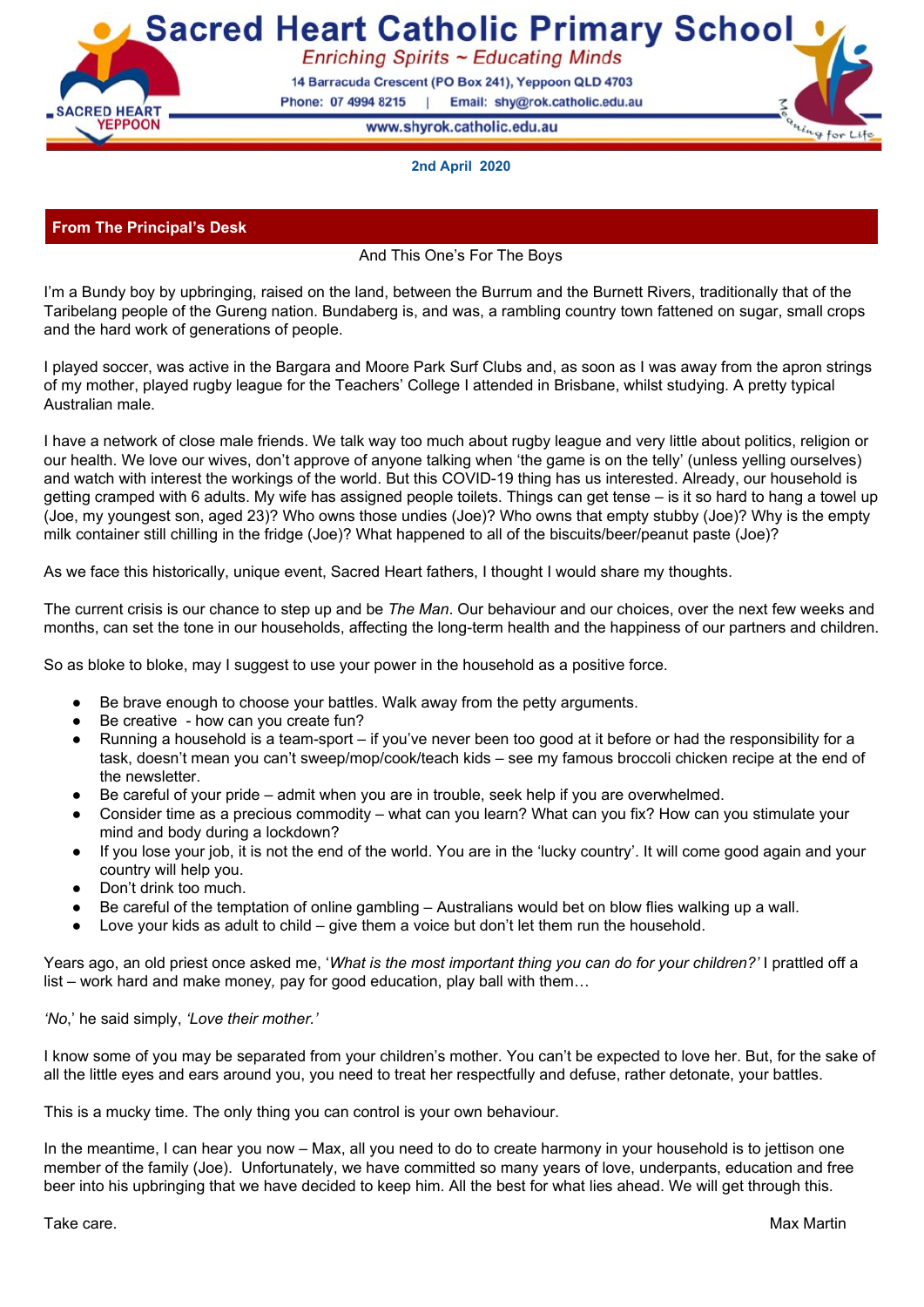# **From The APRE**

This week 'Life' has gotten in the way of 'Living' for most of us. We have been worried about the future, the virus pandemic that is upon us, our families and for the staff at Sacred Heart, we have been worried about our students and their online learning.

We have an amazing staff and whilst you already know this, I think that it is important that I remind you again. This past week has been eventful to say the least. Whilst the staff at Sacred Heart most likely think that life stopped them from fully living this week, I believe this is not true. This week at Sacred Heart, I witnessed a community that pulled, laughed together, ate together, shared knowledge, cried together (mainly from brain overload),and most importantly built stronger bonds with each other.

This community is fortunate to have a great leader. Today, I am so grateful for the patience, honesty, compassion, empathy, enthusiasm, honesty (especially regarding his technology skills), commitment, focus and most importantly, the confidence that Max Martin has in the staff here at our school. From the bottom of our hearts, thank you.

Let us ask our Heavenly Father to:

Help us to embrace the challenge and responsibility we have as leaders. To guide us to lead with integrity and common sense. Give us the wisdom to make intelligent decisions. Give us the courage to make tough decisions. Give us the character to make right decisions. We ask this in God's name. Amen.

Have a Happy Easter with your loved ones. The matter of the Melissa Collins

# **From The APC**

What a week to end out the term. The staff of Sacred Heart remain committed to ensuring quality teaching and learning activities will continue to be shared with students.

Should we not return to school at the start of next term, Google Classrooms will go into use, starting on Monday 20th April.

Each student has been assigned to a Google Classroom, where announcements and videos from their year level teachers can be viewed. All class learning tasks will be posted in the Google Classroom for students to work through. This platform allows teachers the opportunity to encourage students and make comments on their work and activities.

Activities from specialist teachers will also continue via this platform, for example Mr Martin will share an activity for children to complete as a PE lesson.

A copy of a guide 'Google Classrooms for Parents' is available from the following link: [Parent](https://drive.google.com/open?id=1QYaJ-YFqymq4IyKGpEJok__V_SaMgXWb) Guide Link

### **Zoom Meetings**

Classes will have two Zoom sessions each week with their class teacher. Students will need to access the link via their Google Classroom. Please see the timetable below for times for these sessions.

|             |               |         | -         |                 |        |
|-------------|---------------|---------|-----------|-----------------|--------|
| <b>Time</b> | <b>Monday</b> | Tuesday | Wednesday | <b>Thursday</b> | Friday |
| 9am         | Year 3        | Prep    | Year 3    |                 | Prep   |
| 9:30am      | Year 5        |         | Year 5    |                 |        |
| 10am        | Year 1        | Year 2  | Year 1    | Year 2          |        |
| 11am        |               | Year 4  |           |                 | Year 4 |

### **Zoom Meeting Schedule (Commencing Week 1 Term 2)**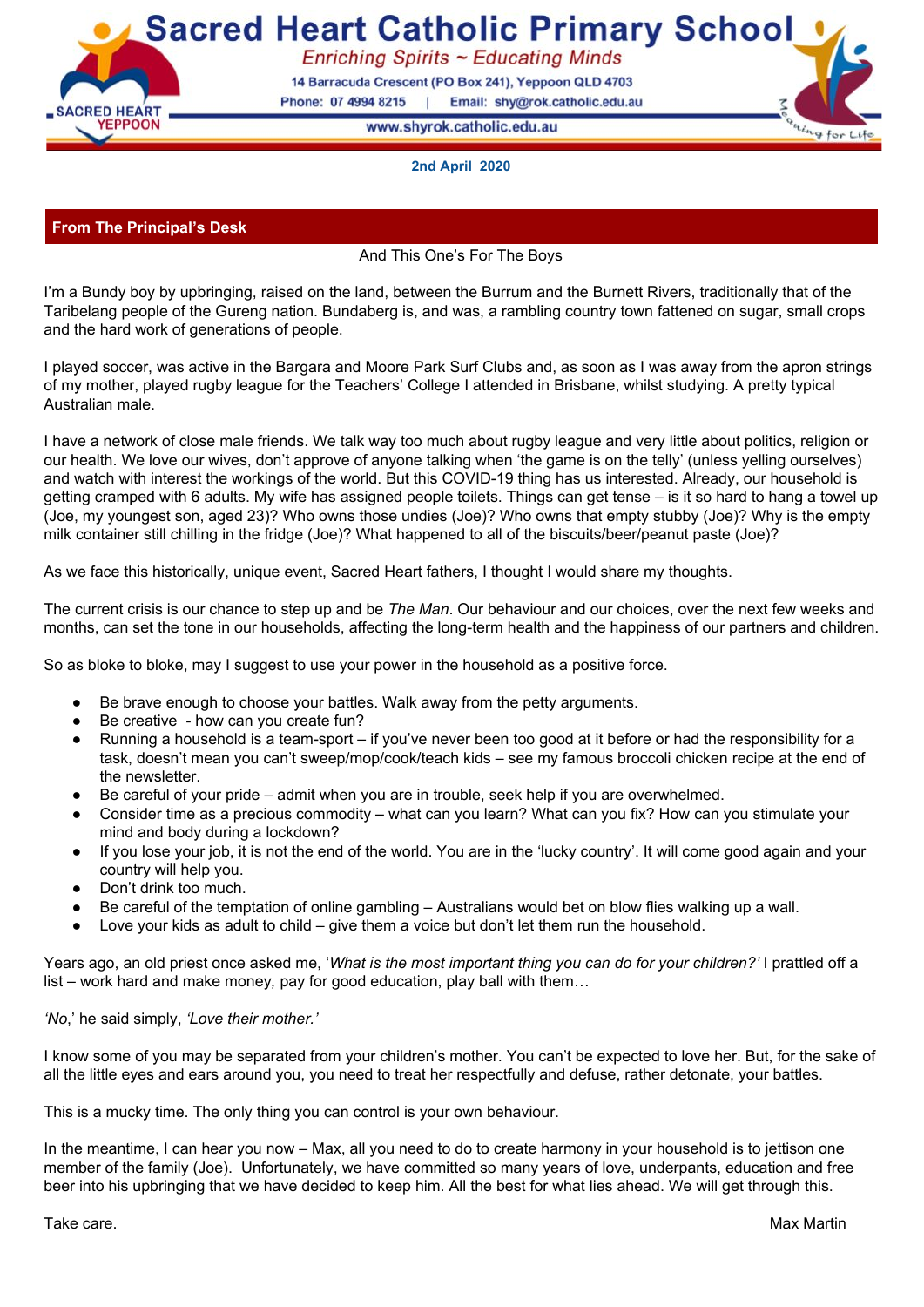| 12:30pm | Year 6 |  |  | Year ( |  |
|---------|--------|--|--|--------|--|
|---------|--------|--|--|--------|--|

#### **Reading App - Sora, by Overdrive**

For all Sacred Heart students, there is a free Online Reading App. E-books and audiobooks can be accessed through this app.

This is available to download on Android or Apple devices.

- Start by downloading the App from the App Store. See image below.
- When prompted to select 'your school', type in ACEN member school. This may need to be typed twice.
- You will be redirected to the CE-Net, where students add their personal log in details, make sure they select Rockhampton as the region.



This is my final week as Assistant to the Principal, Curriculum. Next term, Mrs Samantha Suthers will return to this position and I will be returning to the classroom, teaching Year 5. I wish to take this opportunity to thank the staff and families of Sacred Heart for your support over the past 12 months. I have truly enjoyed my time in this role, learning a great deal throughout the journey.

I wish you all a well-deserved break and look forward to seeing you on our return. Mrs Lisa List.

#### **Important Dates**

#### **April**

Friday 10th – Good Friday Sunday 12st – Easter Sunday Monday 13th – Easter Monday. Public holiday.

### **Easter Virtual Mass Times**

The Holy Week and Easter ceremonies will be as follows:

- Palm Sunday Mass Sunday 5 April at 9.30am
- Holy Week Masses Monday 6 April at Midday
- Tuesday 7 April at Midday
- Wednesday 8 April at Midday
- Holy Thursday (Mass of the Last Supper) Thursday 9 April at 6.00pm
- Good Friday (Stations of the Cross) Friday 10th April at 9.00am
- Good Friday (Passion of the Lord) Friday 10 April at 3.00pm
- Holy Saturday (Easter vigil) Saturday 11 April at 6.00pm
- Easter Sunday Mass Sunday 12 April at 9.30am

For access to online link: Bishop Michael [McCarthy](https://drive.google.com/a/rok.catholic.edu.au/file/d/1xAWukxzqcKX2ZgvxKdCeXs5FNJ5Gfebs/view?usp=sharing)